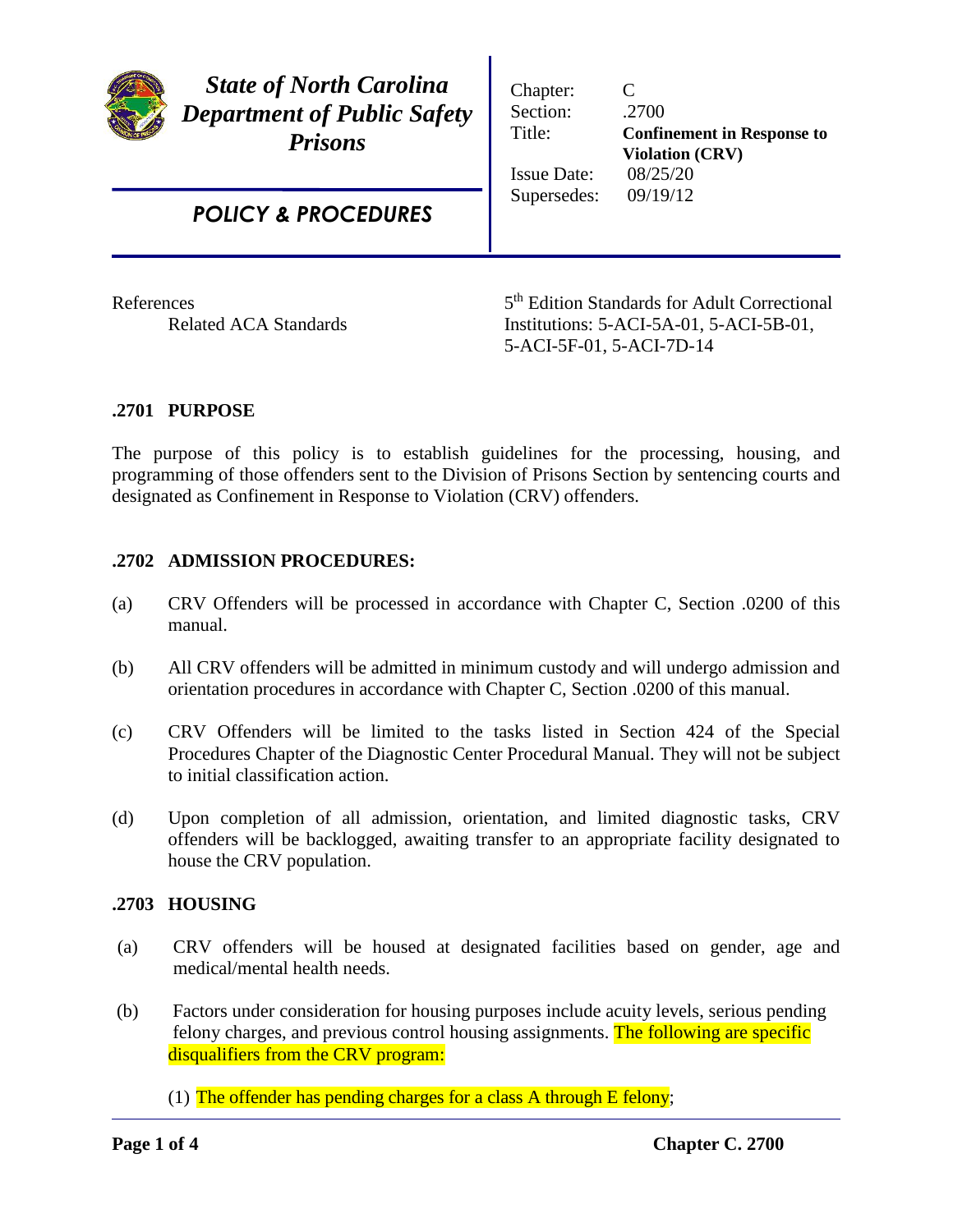- (2) Acuity level is determined to be 2ab, 2b or higher;
- (3) The offender is serving another concurrent felony active sentence or misdemeanor active sentence greater than 90 days;
- (4) The offender has two or more escapes from prison; or
- (5) The offender is under 18 years of age.
- (6) The offender has 30 days or less remaining on their CRV sentence.

If an offender is determined to be disqualified from the CRV program due to one or more of the disqualifiers listed above, the offender will serve the CRV period within a Prison facility, not at a designated CRV center.

### **.2704 VISITATION**

- (a) CRV offenders will be allowed visitation privileges during their CRV period of confinement.
- (b) Visitation forms will be distributed to CRV offenders during processing and shall be distributed by the designated housing facility.

### **.2705 PROGRAMMING**

- (a) All CRV offenders will receive specialized case management.
- (b) All CRV offenders will be assigned to the 90 Day Confinement activity code, and can only participate in part time programs.
- (c) Case management plans for CRV offenders will be developed using the risk/needs assessment and case plan provided by the offender's assigned probation officer. The four targeted program areas in order of priority are:
	- (1) Brief Intervention Tools (BITS)
	- (2) Substance Abuse
	- (3) Employment
	- (4) Education
- (d) Case managers will document all contact and progress notes in the IP60 screen as a 70 case note which is unique to the CRV population and can be viewed by the offender's assigned probation officer.
- $(e)$  CRV centers use the behavior modification model to address non-compliance, unwanted behaviors.

#### **.2706 CONDITIONS OF CONFINEMENT**

(a) CRV offenders with previous control housing assignments shall be reviewed in the diagnostic process for an appropriate housing assignment. All CRV offenders are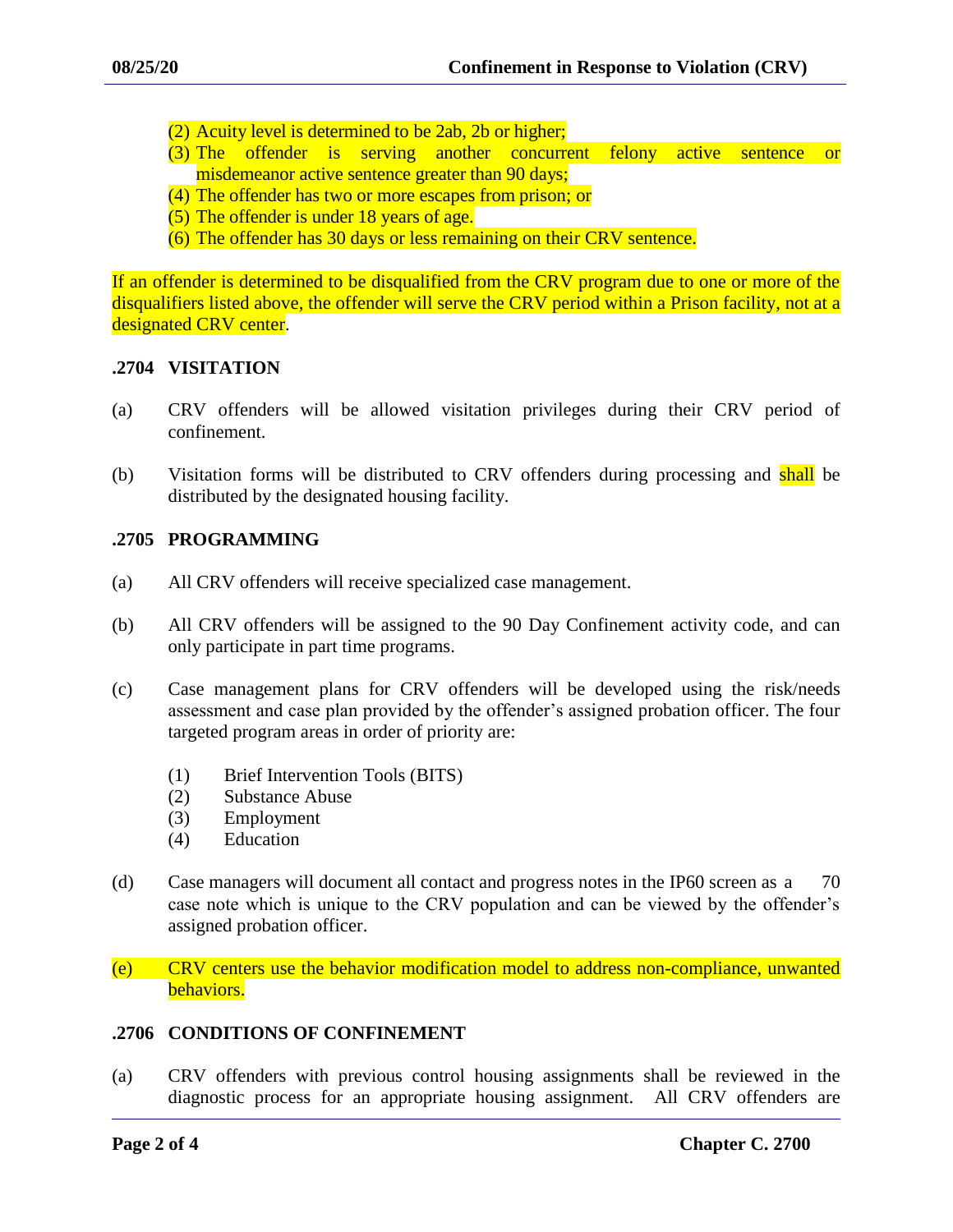initially assigned to minimum custody, however, a demotion in custody is an option should circumstances warrant rather than restrictive housing placement.

- (b) CRV offenders that require control housing assignments will be tracked and assigned to an appropriate facility to house control offenders by Prisons Population Management.
- (c) Unwanted or unmanageable behavior shall be managed through normal procedures under Chapter B .0200, Offender Disciplinary Procedures if removal from a CRV center is warranted.
- (d) Facility staff will follow standard practices and protocols under Chapter C .0100 (Offender Custody Classification), Chapter C.0300 (Restrictive Housing for Administrative **Purposes**) and Chapter C .1200 (Conditions of Confinement) for temporary removals from the regular population for confinement purposes. If stronger measures of control are needed or warranted, the facility head or designee may refer CRV offenders to the Prisons Administration through normal procedures in Chapter C.1200.

## **.2707 RELEASE**

- (a) All CRV offenders will be direct released, with the exception of homeless offenders (including offenders being released to transitional housing, a treatment facility, a halfway house, a group home, a shelter, etc.), and offenders with outstanding warrants or pending charges in which bond has not been posted. These offenders must be picked up by a Probation/Parole Officer.
- (b) CRV offenders with active detainers or pending charges shall be released to the appropriate authorities. Homeless offenders or offenders with outstanding warrants or pending charges can be transferred to a closer facility for release purposes.
- (c) CRV offenders will sign 72 Hour Notice to Report paperwork, indicating they were notified to report to their assigned probation officer within 72 hours of release from prison. If the offender fails to report, an absconder investigation will be initiated by Community Corrections.
- (d) CRV offenders whose period of probation will terminate upon release from prison will be instructed to report to their assigned probation officer in order to receive restoration of rights paperwork, if applicable.
- (e) Prior to release, if offender is located at a designated CRV facility, CRV facility staff will coordinate with designated Community Corrections Section staff to schedule a meeting between the offender, and designated Prisons and Community Corrections Section staff. The purpose of this meeting, which will be led by Community Corrections Section staff, is to reinforce the requirements and expectations of the offender upon their return to community supervision.